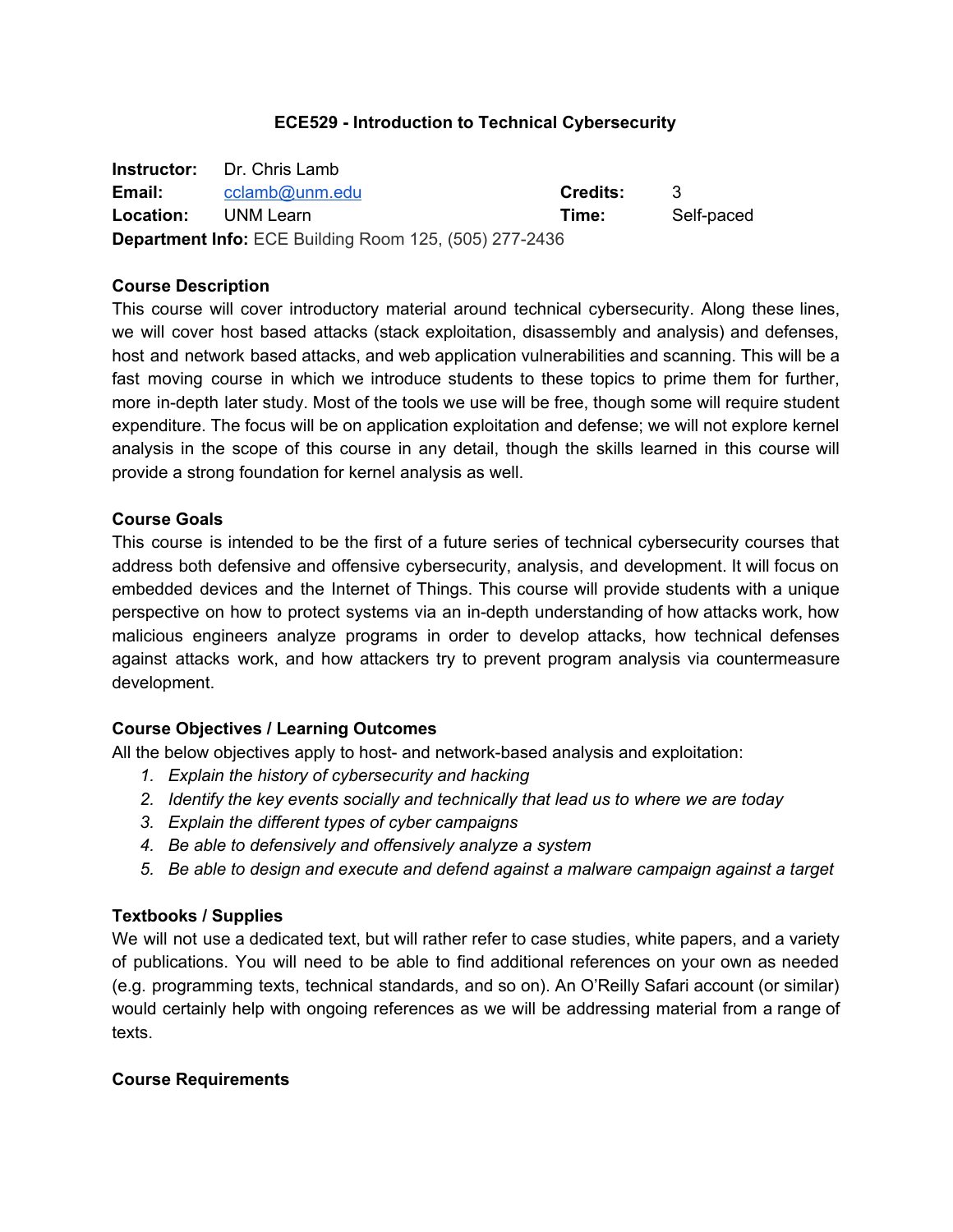We will have lectures covering the technical topics as well as quizzes and programming assignments. This will give you exposure to cyber-security technologies and concepts. We will make heavy use of virtualization, so students will need a high-powered computer system and virtualization software (VMWare Workstation or Fusion, or VirtualBox).

## **Expectations for Participation**

The course will require on the order of 10 hours per week, give or take 5 hours depending on the module. Students will need to know or learn how to navigate UNM learn as well. We expect you'll keep us informed of any problems you might experience, address technical problems immediately, and observe appropriate netiquette at all times. Student-to-student and student-to-instructor interaction will be via learn using the discussion feature, primarily. We also have web conference rooms set up for ad-hoc meetings or discussions at any time for class participants. I expect each of you to actively be engaged in discussions, and to reply to questions from me or other students. I will be posting question threads in the discussion groups that I would like you to think about and respond to. When you respond, reply to either my question or a reply from another student. I expect you to answer post at least twice, once to me, and once to another student. I encourage you to work together on assignments as well, but ensure that you turn in your own work. Sharing ideas and solutions to individual problems is fine! Sharing your program or report for an assignment is not.

# **Grading**

Grades will be based on exams, quizzes, homeworks and project work based on the following scale:

| A+   | $(97-100)$ |
|------|------------|
| A    | $(93-96)$  |
| $A-$ | $(90-92)$  |
| B+   | $(87-89)$  |
| B    | $(83-86)$  |
| B-   | $(80-82)$  |
| C+   | $(77-79)$  |
| C    | $(73-76)$  |
| C-   | $(70-72)$  |
| D+   | $(67-69)$  |
| D    | $(63-66)$  |
| D-   | $(60-62)$  |
| F    | $(0-59)$   |

The course will have an assignment at the end of each module except for module 8

All written reports should be submitted as a PDF via learn following the specific formatting guidelines. Homework assignments will also be submitted via learn, usually as a single archive file. We will grade assignments within a week of submission. We will provide feedback via course messages in learn.

# **Late Work**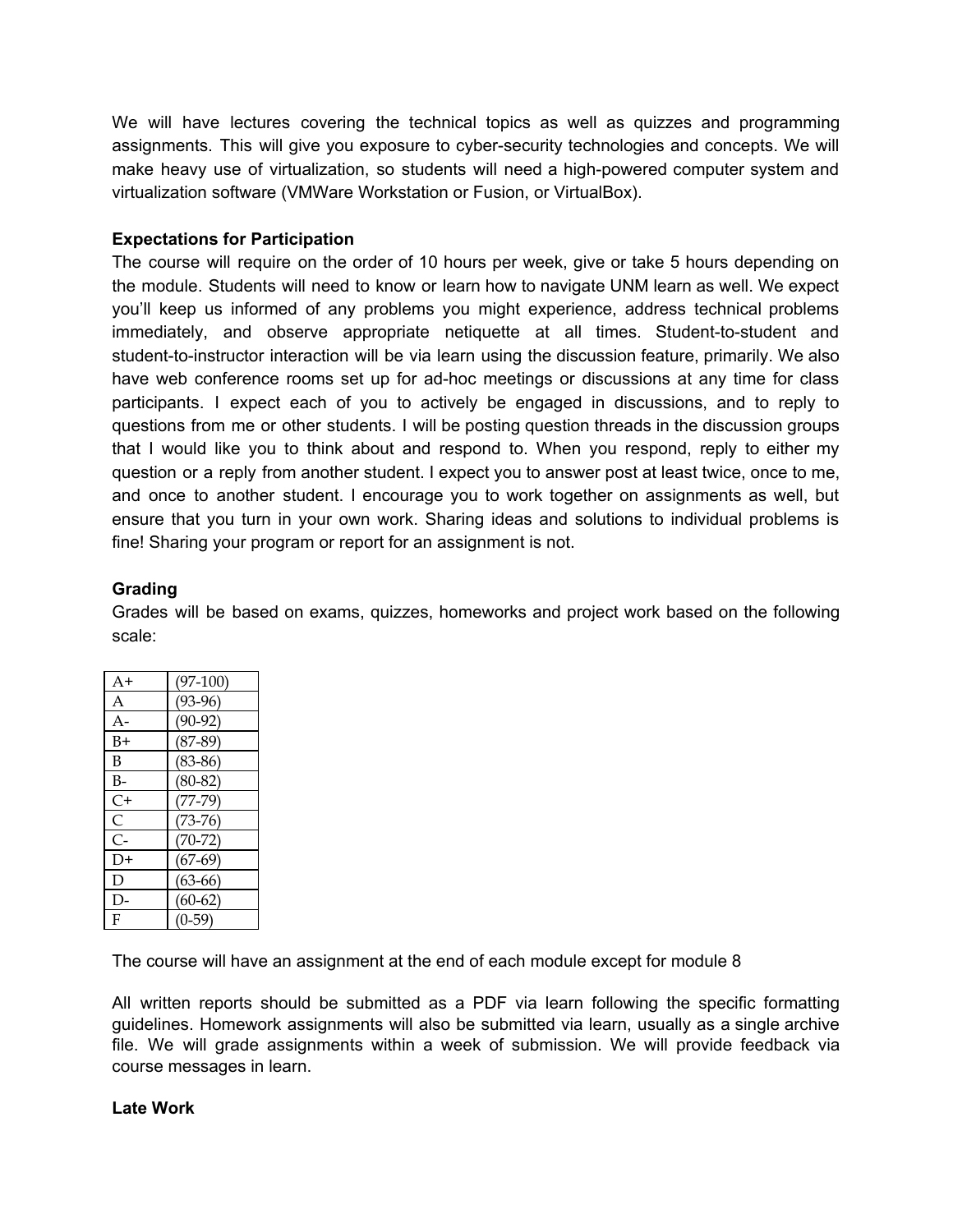I'll accept late work, and will give you opportunities to submit graded assignments for higher grades. Please submit your initial attempt by the indicated times, in working condition. All the work in this class is cumulative; if you fall behind, it will be very hard for you to catch up, so ensure you keep up.

## **Accommodation Statement**

Accessibility Services (Mesa Vista Hall 2021, 277-3506) provides academic support to students who have disabilities. If you think you need alternative accessible formats for undertaking and completing coursework, you should contact this service right away to assure your needs are met in a timely manner. If you need local assistance in contacting Accessibility Services, see the Bachelor and Graduate Programs office.

## **Schedule of Activities**

This is an eight week course.

- **Week 1:** Cybersecurity: A History
- **Week 2:** Architecture & Analysis
- Week 3: Reconnaissance & Vulnerability Identification
- **Week 4:** Penetration & Delivery
- **Week 5:** Binary Analysis
- **Week 6:** Attacking the Stack
- **Week 7:** Ret2libc & ROP
- **Week 8:** Lab Week

# **Technical Skills**

We will be using Linux and virualization extensively. Students are expected to be familiar with Linux, be familiar with C programming and make, and understand essentially how computers work.

## **Technical Requirements**

You'll need a relatively powerful computer for this course and virtualization software (like Virtualbox or VMWare). That computer will either need to run Linux or be able to run a Linux virtual machine. You'll need access to a high speed internet connection to watch videos as well. You'll need to be able to run Firefox, and you may be required to install Java or Flash plugins.

# **For UNM Learn Technical Support call (505) 277-0857 or use the** *Create a Support Ticket* **link in Learn.**

# **Web Conferencing/Discussions**

We may use web conferencing/Discussions at times in the course. If we do, you'll need video and audio capabilities, including a microphone. A USB headset with these capabilities may be helpful, as well as access to high-speed internet. For Web Conference technical help call (505) 277-0857.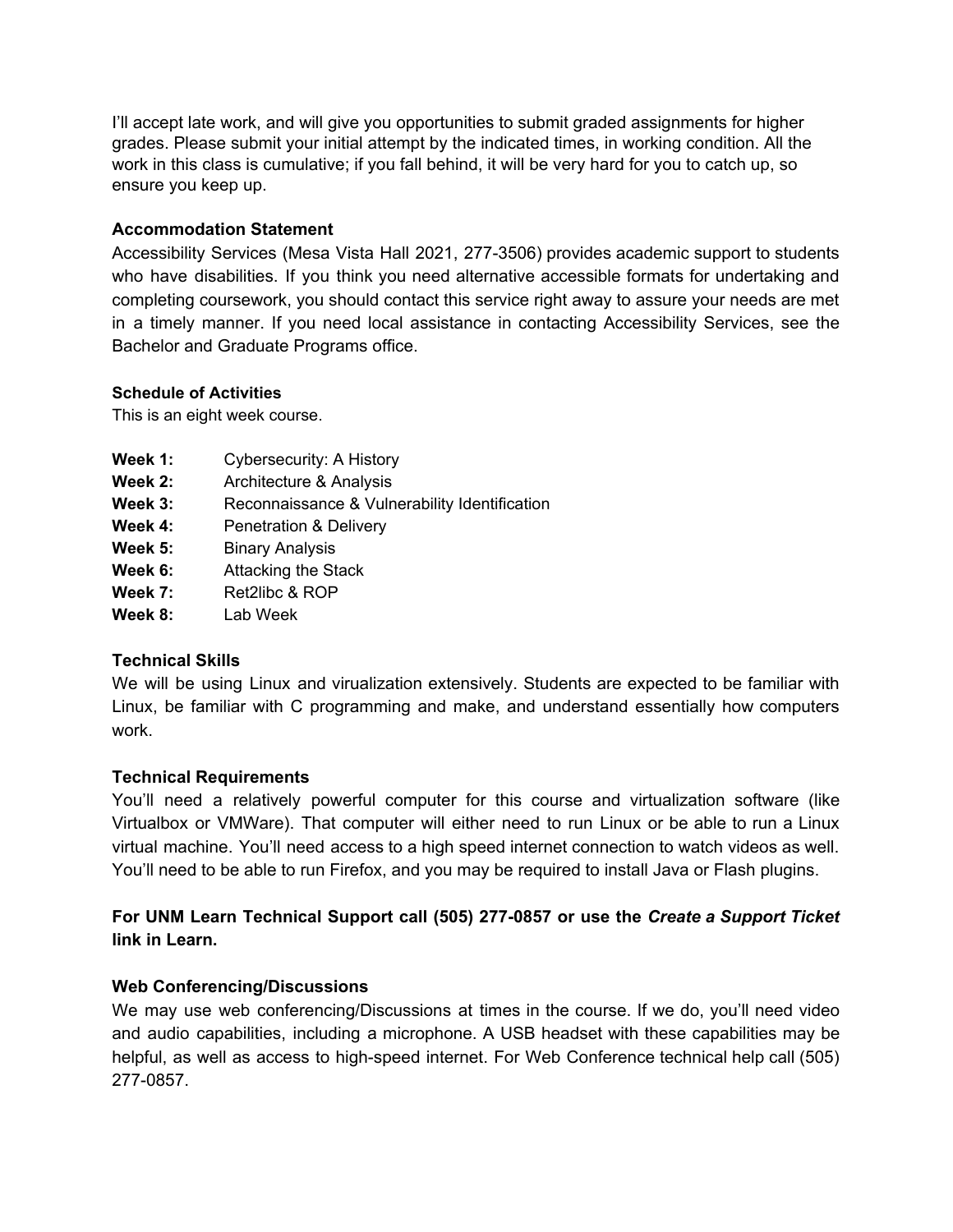#### **Tracking Course Activity**

UNM Learn automatically records all students' activities including your first and last access to the course, the pages you have accessed, the number of discussion messages you have read and sent, web conferencing, discussion text, and posted discussion topics. This data can be accessed by the instructor to evaluate class participation and to identify students having difficulty.

#### **Instructor Response Time**

I usually check our email daily, so my response time (unless otherwise noted) can be measured in hours in most cases. If you don't hear back from me, please resend your message, I may have misplaced it (especially given the volume of email I receive). As a rule of thumb, you should expect a response at most within 48 hours, or the following Monday if over a weekend; generally, you'll hear back much more quickly.

I travel extensively, but I do respond to emails when on travel, and will inform you of any interruptions you might expect (e.g. when in transit, or in countries with poor internet access).

## **Procedures for Completing Coursework**

It's important that you turn in work on time so I can assess the work and give you feedback. I will provide private feedback via email or learn messaging after assignments or quizzes. That said, I understand that life happens and I will be as flexible as I can when it does. When things do come up, please let me know as soon as possible. Quizzes are all online, and you will submit homework assignments online as well.

#### **Assignments**

Assignments for the course include C programs and exploits and analysis reports. Specific details are included within the course material and within Learn.

#### **Netiquette**

In following with the UNM Student Handbook, all students will show respect to their fellow students and instructor when interacting in this course. Take Netiquette suggestions seriously. Flaming is considered a serious violation and will be dealt with promptly. Postings that do not reflect respect will be taken down immediately.

**<http://online.unm.edu/help/learn/students/pdf/discussion-netiquette.pdf>**

## **UNM Policies**

*Title IX: Gender Discrimination.* In an effort to meet obligations under Title IX, UNM faculty, Teaching Assistants, and Graduate Assistants are considered "responsible employees" by the Department of Education (see pg. 15

<http://www2.ed.gov/about/offices/list/ocr/docs/qa-201404-title-ix.pdf>). This designation requires that any report of gender discrimination which includes sexual harassment, sexual misconduct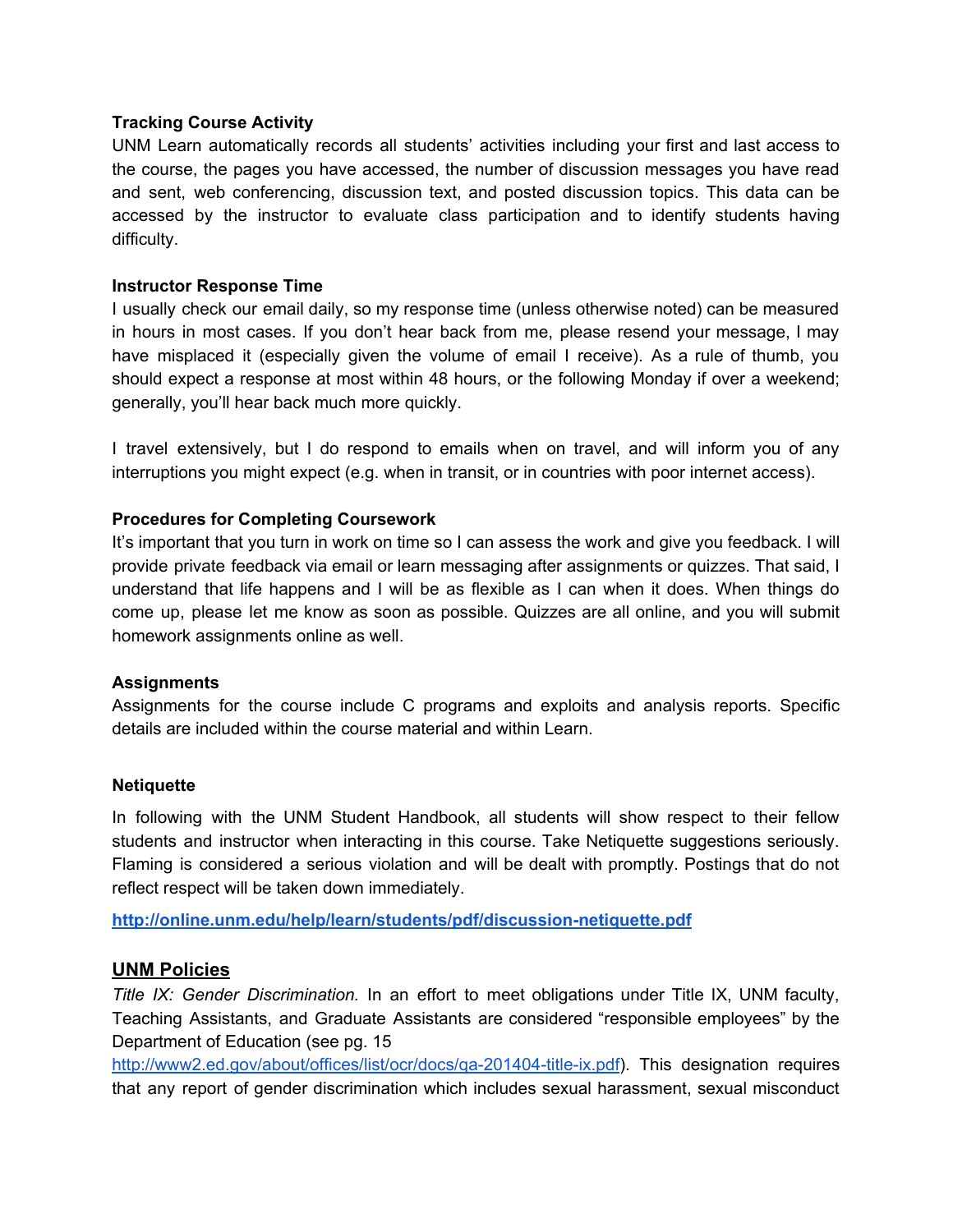and sexual violence made to a faculty member, TA, or GA must be reported to the Title IX Coordinator at the Office of Equal Opportunity ([oeo.unm.edu\)](http://oeo.unm.edu/).

For more information on the campus policy regarding sexual misconduct, see: <https://policy.unm.edu/university-policies/2000/2740.html>

#### **Copyright Issues**

All materials in this course fall under copyright laws and should not be downloaded, distributed, or used by students for any purpose outside this course.

#### **Accessibility**

The American with Disabilities Act (ADA) is a federal anti-discrimination statute that provides comprehensive civil rights protection for persons with disabilities. Among other things, this legislation requires that all students with disabilities be guaranteed a learning environment that provides for reasonable accommodations of their disabilities. If you have a disability requiring accommodation, please contact the UNM Accessibility Resource Center in 2021 Mesa Vista Hall at 277-3506 or <http://arc.unm.edu/> . Information about your disability is confidential.

Blackboard's Accessibility statement[:](http://www.blackboard.com/accessibility.aspx) <http://www.blackboard.com/accessibility.aspx>

#### **Academic Misconduct**

You should be familiar with UNM's Policy on Academic [Dishonesty](https://pathfinder.unm.edu/campus-policies/academic-dishonesty.html) and the [Student](https://pathfinder.unm.edu/code-of-conduct.html) Code of [Conduct](https://pathfinder.unm.edu/code-of-conduct.html) which outline academic misconduct defined as plagiarism, cheating, fabrication, or facilitating any such act.

## **Drop Policy:**

This course falls under all UNM policies for last day to drop courses, etc. Please see http://www.unm.edu/studentinfo.html or the UNM Course Catalog for information on UNM services and policies. Please see the UNM academic calendar for course dates, the last day to drop courses without penalty, and for financial disenrollment dates.

#### **UNM Resources**

CAPS Tutoring Services: <http://caps.unm.edu/programs/online-tutoring/>

CAPS is a free-of-charge educational assistance program available to UNM students enrolled in classes. Online services include the Online Writing Lab, Chatting with or asking a question of a Tutor.

UNM Libraries: [http://library.unm.edu](http://library.unm.edu/)

Student Health & Counseling (SHAC) Online Services: